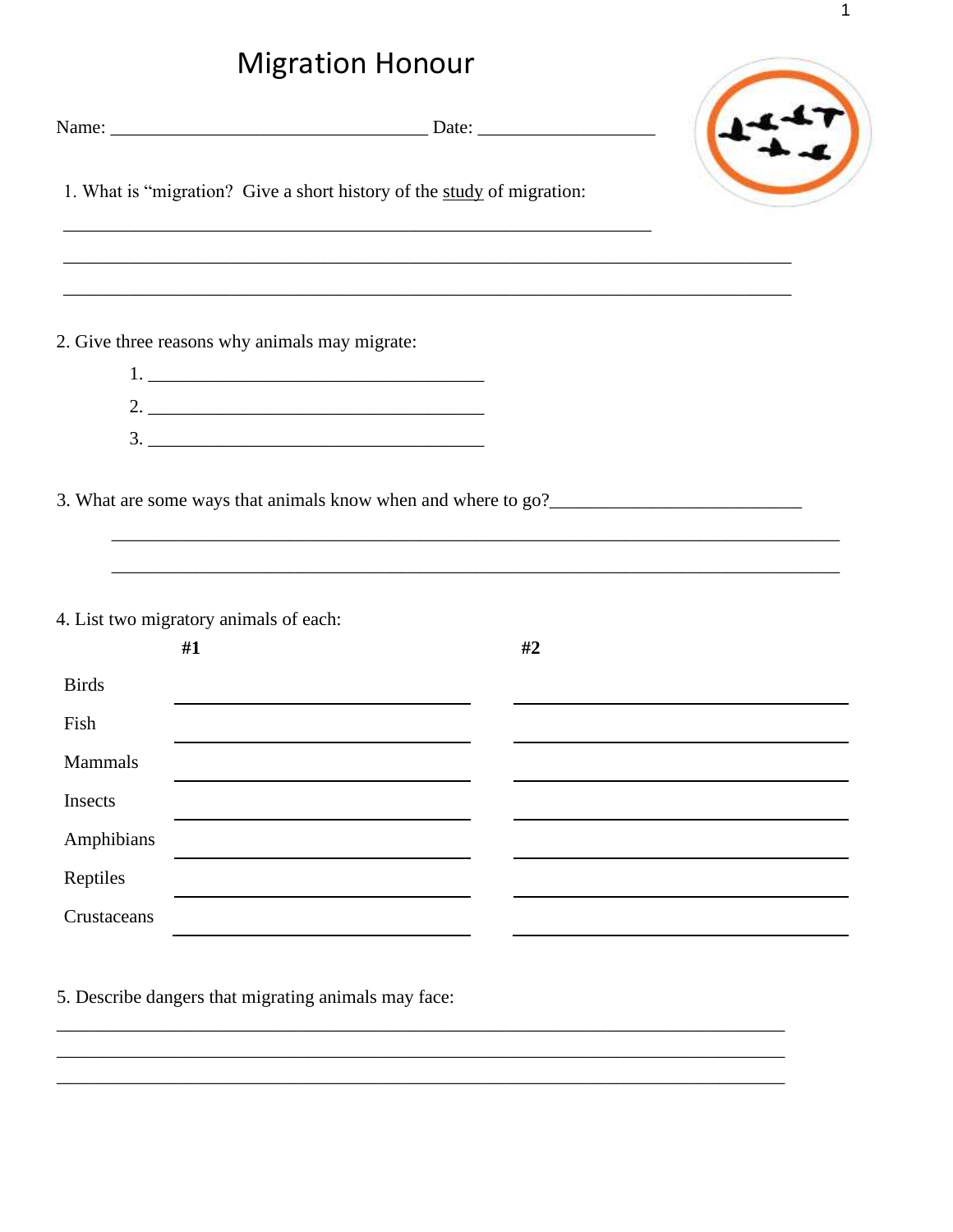6. Match each term to its correct definition:

| Complete Migration | A single animal only travels one way, breeds and dies; Its<br>A.<br>offspring complete the trip. |
|--------------------|--------------------------------------------------------------------------------------------------|
| Partial Migration  | B. Animals follow the food supply without a specific end goal                                    |
| Nomadic Migration  | C. Animals travel to a new location, then return.                                                |

7. List three ways that humans may disrupt migration, and list a solution for each:

| л.       | $\sim$ olutio $r$ |
|----------|-------------------|
| ◠<br>ـ ت | Solution:         |
| 3.       | Solution          |

8. Choose either the Arctic Tern, Caribou, Salmon, Monarch Butterfly, Great Migration, or other significant migration and collect the following information:

| $\sim$       | Scientific L      |
|--------------|-------------------|
| Common Name: | Name <sup>.</sup> |
|              |                   |
|              | .                 |
|              |                   |

| Reason(s) for Migration: |  |  |
|--------------------------|--|--|
|                          |  |  |

| <b>Migration Distance:</b> |  |
|----------------------------|--|
|----------------------------|--|

Draw their migration route below:



9. List three ways animal migrations are tracked.

- 1. \_\_\_\_\_\_\_\_\_\_\_\_\_\_\_\_\_\_\_\_\_\_\_\_\_\_\_\_\_\_\_\_\_\_\_\_\_\_
- 2. \_\_\_\_\_\_\_\_\_\_\_\_\_\_\_\_\_\_\_\_\_\_\_\_\_\_\_\_\_\_\_\_\_\_\_\_\_\_
- 3. \_\_\_\_\_\_\_\_\_\_\_\_\_\_\_\_\_\_\_\_\_\_\_\_\_\_\_\_\_\_\_\_\_\_\_\_\_\_